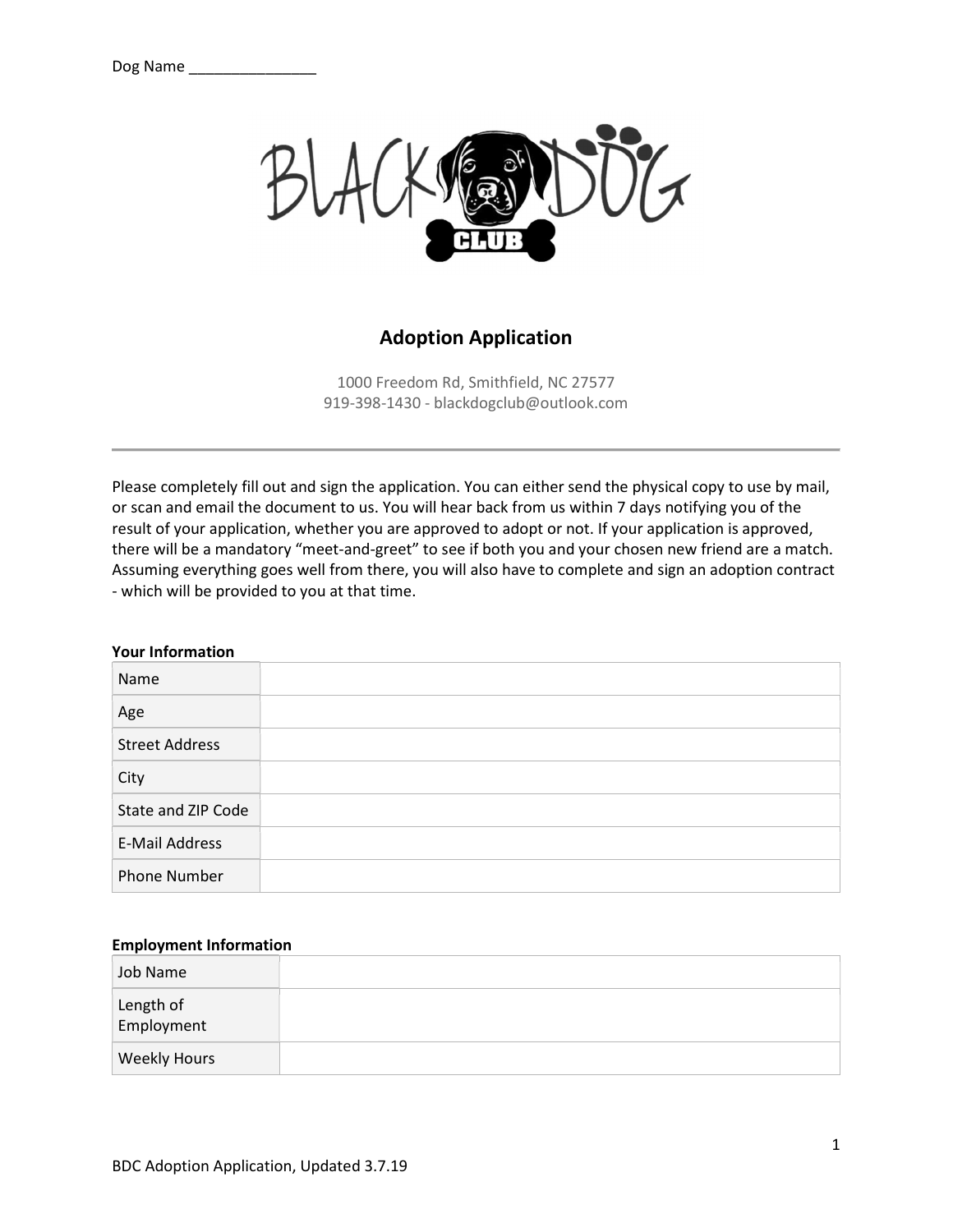## Family & Residence Information

Please list the ages of all persons living in your residence.

Does everyone living with you agree with the adoption?

Please indicate the residence type below:

House / Mobile Home / Apartment / Condo / Other: \_\_\_\_\_\_\_\_\_\_\_\_\_\_\_\_\_\_\_\_\_\_\_\_\_\_\_\_\_\_\_

If you are renting, does your lease allow you to own pets?

If you are renting, are there any breed restrictions in place? Indicate them, if any.

If you are renting, please provide the name and number of your landlord below:

Adoption Information

Veterinarian name, address and phone number:

Please describe in detail where your dog will primarily be kept (day & night):